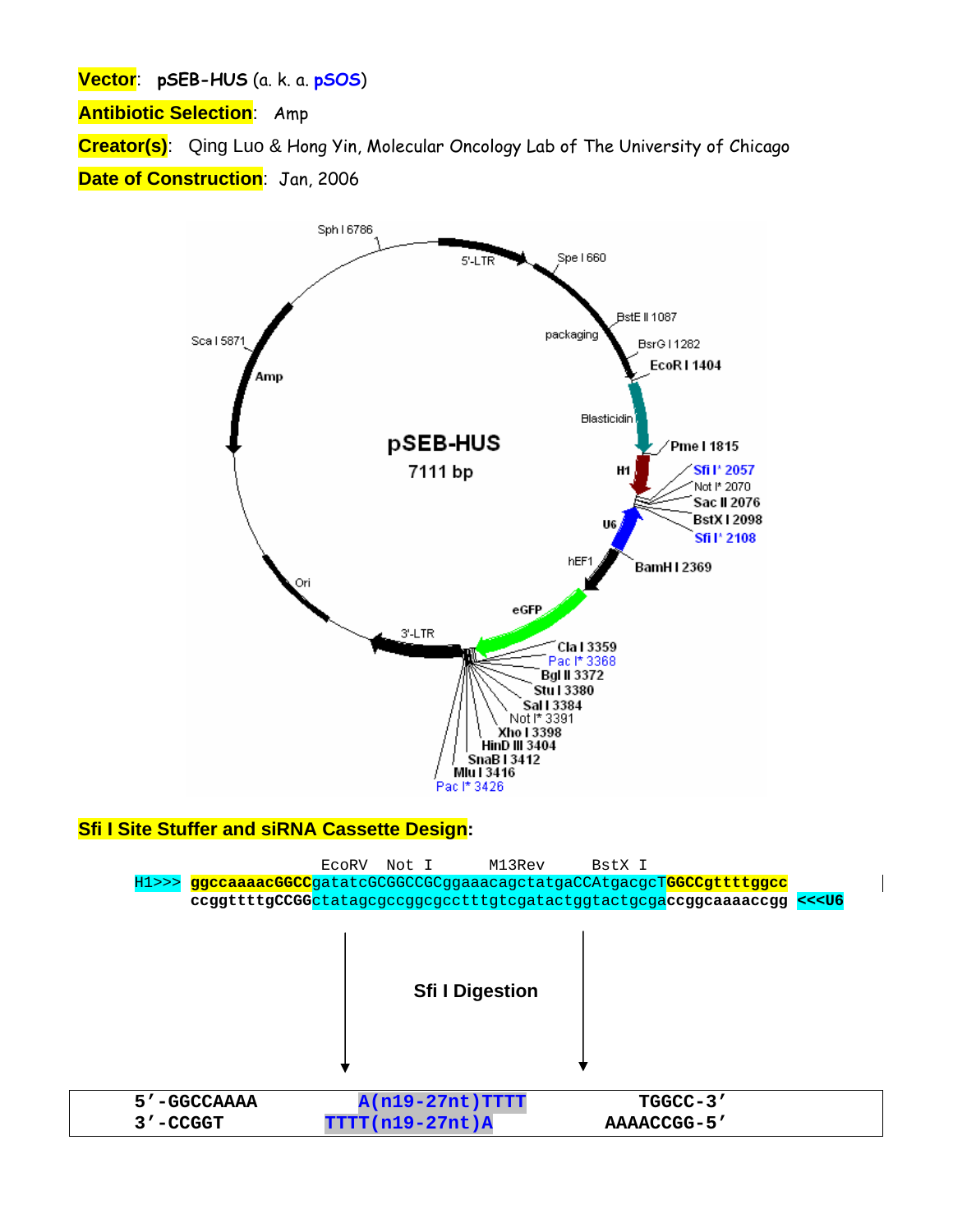## **pSEB-HUS (aka, pSOS) Full-Length Sequence**

TGAAAGACCC CACCTGTAGG TTTGGCAAGC TAGCTTAAGT AACGCCATTT TGCAAGGCATGGAAAATACATAACTGAGAA TAGAGAAGTT AGATCAAGG TTAGGAACAGAGAGACAGCAGAATATGGGCCAAACAGGATATCTGTGGTAAGCAGTTCCTCCCCGGCTCAGGGCCAAGAACAGATGGTCCCCAGATGCGGTCCCGC CCTCAGCAGTTTCTAGAGAACCATCAGATGTTTCCAGGGTGCCCCAAGGACCTGAAATGACCCTGTGCCTTATTTGAACTAACCAATCAGTTCGCTTCTCGCTTCT GTTCGCGCGCTTCTGCTCCCCGAGCTCAATAAAAGAGCCCACAACCCCTCACTCGGCGCGCCAGTCCTCCGATAGACTGCGTCGCCCGGGTACCCGTATTCCCAAT AAAGCCTCTTG CTGTTTGCAT CCGAATCGTG GACTCGCTGA TCCTTGGGAG GGTCTCCTCAGATTGATTGACTGCCCACCTCGGGGGTCTTTCATTTGGAG GTTCCACCGA GATTTGGAGACCCCTGCCCA GGGACCACCGACCCCCCCGC CGGGAGGTAA GCTGGCCAGC GGTCGTTTCGTGTCTGTCTC TGTCTTTGTG CGTGTTTGTGCCGGCATCTAATGTTTGCGCCTGCGTCTGTACTAGTTAGCTAACTAGCTCTGTATCTGGCGGACCCGTGGTGGAACTGACGAGTTCTGAACACCCG GCCG CAACCCTGGG AGACGTCCCAGGGACTTTGGGGGCCGTTTTTGTGGCCCGACCTGAGGAAGGGAGTCGATGTGGAATCCGACCCCGTCAGGATATGTGGTT CTGGTAGGAGACGAGAACCT AAAACAGTTC CCGCCTCCGT CTGAATTTTTGCTTTCGGTT TGGAACCGAAGCCGCGCGTC TTGTCTGCTG CAGCGCTGCA GCATCGTTCT GTGTTGTCTC TGTCTGACTGTGTTTCTGTA TTTGTCTGAA AATTAGGGCC AGACTGTTAC CACTCCCTTAAGTTTGACCTTAGGTCACTG GAAAGATGTCGAGCGGATCG CTCACAACCA GTCGGTAGAT GTCAAGAAGAGACGTTGGGT TACCTTCTGC TCTGCAGAAT GGCCAACCTTTAACGTCGGA TGGCCGCGAGACGGCACCTT TAACCGAGAC CTCATCACCC AGGTTAAGAT CAAGGTCTTT TCACCTGGCCCGCATGGACA CCCAGACCAGGTCCCCTACA TCGTGACCTG GGAAGCCTTG GCTTTTGACCCCCCTCCCTG GGTCAAGCCCTTTGTACACC CTAAGCCTCC GCCTCCTCTT CCTCCATCCGCCCCGTCTCT CCCCCTTGAACCTCCTCGTTCGACCCCGCCTCGATCCTCCCTTTATCCAGCCCTCACTCCTTCTCTAGGCGCCG**GAATTC**ACCATGGCCAAGCCTTTGTCTCAAGA AGAATCCACCCTCATTGAAAGAGCAACGGCTACAATCAACAGCATCCCCATCTCTGAAGACTACAGCGTCGCCAGCGCAGCTCTCTCTAGCGACGGCCGCATCTTC ACTGGTGTCAATGTATATCATTTTACTGGGGGACCTTGTGCAGAACTCGTGGTGCTGGGCACTGCTGCTGCTGCGGCAGCTGGCAACCTGACTTGTATCGTCGCGA TCGGAAATGAGAACAGGGGCATCTTGAGCCCCTGCGGACGGTGCCGACAGGTGCTTCTCGATCTGCATCCTGGGATCAAAGCCATAGTGAAGGACAGTGATGGACA GCCGACGGCAGTTGGGATTCGTGAATTGCTGCCCTCTGGTTATGTGTGGGAGGGCtaa**gtttaaac**agcttaattcgaacgctgacgtcatcaacccg ctccaaggaatcgcgggcccagtgtcactaggcgggaacacccagcgcgcgtgcgccctggcaggaagatggctgtgagggacag gggagtggcgccctgcaatatttgcatgtcgctatgtgttctgggaaatcaccataaacgtgaaatgtctttggatttgggaatc ttataagttctgtatgagaccacagatc**ggcc**aaaac**ggcc** gatatcGCGGCCGCggaaacagctatgaCCAtgacgcT <mark>ggccc</mark>gtttt**tggcc**tcctttccacaagatatataaagccaagaaatcgaaatactttcaagttacggtaagcatatgatagtccat tttaaaacataattttaaaactgcaaactacccaagaaattattactttctacgtcacgtattttgtactaatatctttgtgttt acagtcaaattaattctaattatctctctaacagccttgtatcgtatatgcaaatatgaaggaatcatgggaaataggccctctt cctgcccgacctt**ggatcc**gga tct gcgatCGCTCCGGTGCCCGTCAGTGGGCAGAGCGCACATCGCCCACAGTC CCCGAGAAGTTGGGGGGAGGGGTCGGCAATTGAACCGGTGCCTAGAGAAGGTGGCGCGGGGTAAACTGGGAAAGTGATGTCGTGT ACTGGCTCCGCCTTTTTCCCGAGGGTGGGGGAGAACCGTATATAAGTGCAGTAGTCGCCGTGAACGTTCTTTTTCGCAACGGGTT TGCCGCCAGAACACAGCTGt**CTAGC**GCTACCGGTCGCCACC**atg**gtgagcaagggcgaggagctgttcaccggggtggtgcccat cctggtcgagctggacggcgacgtaaacggccacaagttcagcgtgtccggcgagggcgagggcgatgccacctacggcaagctg accctgaagttcatctgcaccaccggcaagctgcccgtgccctggcccaccctcgtgaccaccctgacctacggcgtgcagtgct tcagccgctaccccgaccacatgaagcagcacgacttcttcaagtccgccatgcccgaaggctacgtccaggagcgcaccatctt cttcaaggacgacggcaactacaagacccgcgccgaggtgaagttcgagggcgacaccctggtgaaccgcatcgagctgaagggc atcgacttcaaggaggacggcaacatcctggggcacaagctggagtacaactacaacagccacaacgtctatatcatggccgaca agcagaagaacggcatcaaggtgaacttcaagatccgccacaacatcgaggacggcagcgtgcagctcgccgaccactaccagca gaacacccccatcggcgacggccccgtgctgctgcccgacaaccactacctgagcacccagtccgccctgagcaaagaccccaac gagaagcgcgatcacatggtcctgctggagttcgtgaccgccggcgggatcactctcggcatggacgagc<mark>tgtac</mark>taatcgat tt **aattaaagatctaggcctgtcgacgcggccgcctcgagaagctttacgtaacgcgtttaattaaCGAT**AAAATAAAAGATTTTATTTAGTCTCCAGAAAAAGGGGG GAATGAAAGACCCCACCTGTAGGTTTGGCAAGCTAGCTTAAGTAACGCCATTTTGCAAGGCATGGAAAATACATAACTGAGAATAGAGAAGTTCAGATCAAGGTTA GGAACAGAGAGACAGCAGAATATGGGCCAAACAGGATATCTGTGGTAAGCAGTTCCTGCCCCGGCTCAGGGCCAAGAACAGATGGTCCCCAGATGCGGTCCCGCCC TCAGCAGTTTCTAGAGAACCATCAGATGTTTCCAGGGTGCCCCAAGGACCTGAAATGACCCTGTGCCTTATTTGAACTAACCAATCAGTTCGCTTCTCGCTTCTGT TCGCGCGCTTCTGCTCCCCGAGCTCAATAAAAGAGCCCACAACCCCTCACTCGGCGCGCCAGTCCTCCGATAGACTGCGTCGCCCGGGTACCCGTGTATCCAATAA ACCCTCTTGCAGTTGCATCCGACTTGTGGTCTCGCTGTTCCTTGGGAGGGTCTCCTCTGAGTGATTGACTACCCGTCAGCGGGGGTCTTTCATGGGTAACAGTTTC TTGAAGTTGGAGAACAACATTCTGAGGGTAGGAGTCGAATATTAAGTAATCCTGACTCAATTAGCCACTGTTTTGAATCCACATACTCCAATACTCCTGAAATAGT TCATTATGGACAGCGCAGAAGAGCTGGGGAGAATTAATTCGTAATCATGGTCATAGCTGTTTCCTGTGTGAAATTGTTATCCGCTCACAATTCCACACAACATACG AGCCGGAAGCATAAAGTGTAAAGCCTGGGGTGCCTAATGAGTGAGCTAACTCACATTAATTGCGTTGCGCTCACTGCCCGCTTTCCAGTCGGGAAACCTGTCGTGC CAGCTGCATTAATGAATCGGCCAACGCGCGGGGAGAGGCGGTTTGCGTATTGGGCGCTCTTCCGCTTCCTCGCTCACTGACTCGCTGCGCTCGGTCGTTCGGCTGC GGCGAGCGGT ATCAGCTCAC TCAAAGGCGG TAATACGGTTATCCACAGAA TCAGGGGATAACGCAGGAAA GAACATGTGAGCAAAAGGCC AGCAAAAGGC CAGGAACCGT AAAAAGGCCGCGTTGCTGGC GTTTTTCCATAGGCTCCGCC CCCCTGACGA GCATCACAAA AATCGACGCTCAAGTCAGAG GTGGCGAAAC CCGACAGGACTATAAAGATACCAGGCGTTTCCCCCTGGAAGCTCCCTCGTGCGCTCTCCTGTTCCGACCCTGCCGCTTACCGGATACCTGTCCGCCTTTCTCCCTT CGGG AAGCGTGGCGCTTTCTCATA GCTCACGCTGTAGGTATCTCAGTTCGGTGTAGGTCGTTCGCTCCAAGCTGGGCTGTGTGCACGAACCCCCCGTTCAGCCC GACCGCTGCGCCTTATCCGG TAACTATCGT CTTGAGTCCA ACCCGGTAAGACACGACTTA TCGCCACTGGCAGCAGCCAC TGGTAACAGG ATTAGCAGAG CGAGGTATGT AGGCGGTGCT ACAGAGTTCTTGAAGTGGTG GCCTAACTACGGCTACACTA GAAGGACAGT ATTTGGTATC TGCGCTCTGCTGAAGCCAGT TACCTTCGGAAAAAGAGTTG GTAGCTCTTG ATCCGGCAAA CAAACCACCGCTGGTAGCGG TGGTTTTTTT GTTTGCAAGC AGCAGATTACGCGCAGAAAA AAAGGATCTCAAGAAGATCC TTTGATCTTT TCTACGGGGT CTGACGCTCA GTGGAACGAA AACTCACGTTAAGGGATTTT GGTCATGAGATTATCAAAAA GGATCTTCAC CTAGATCCTT TTAAATTAAAAATGAAGTTT TAAATCAATCTAAAGTATAT ATGAGTAAAC TTGGTCTGAC AGTTACCAATGCTTAATCAG TGAGGCACCT ATCTCAGCGA TCTGTCTATTTCGTTCATCC ATAGTTGCCTGACTCCCCGT CGTGTAGATA ACTACGATAC GGGAGGGCTTACCATCTGGC CCCAGTGCTGCAATGATACC GCGAGACCCACGCTCACCGG CTCCAGATTT ATCAGCAATA AACCAGCCAGCCGGAAGGGC CGAGCGCAGAAGTGGTCCTG CAACTTTATC CGCCTCCATC CAGTCTATTAATTGTTGCCG GGAAGCTAGA GTAAGTAGTT CGCCAGTTAATAGTTTGCGC AACGTTGTTGCCATTGCTAC AGGCATCGTG GTGTCACGCT CGTCGTTTGGTATGGCTTCA TTCAGCTCCGGTTCCCAACG ATCAAGGCGA GTTACATGAT CCCCCATGTTGTGCAAAAAA GCGGTTAGCTCCTTCGGTCC TCCGATCGTTGTCAGAAGTA AGTTGGCCGC AGTGTTATCA CTCATGGTTATGGCAGCACT GCATAATTCT CTTACTGTCA TGCCATCCGTAAGATGCTTT TCTGTGACTGGTGAGTACTC AACCAAGTCA TTCTGAGAAT AGTGTATGCG GCGACCGAGT TGCTCTTGCCCGGCGTCAAT ACGGGATAAT ACCGCGCCACATAGCAGAACTTTAAAAGTG CTCATCATTGGAAAACGTTC TTCGGGGCGAAAACTCTCAA GGATCTTACC GCTGTTGAGA TCCAGTTCGATGTAACCCAC TCGTGCACCC AACTGATCTT CAGCATCTTTTACTTTCACC AGCGTTTCTGGGTGAGCAAA AACAGGAAGG CAAAATGCCG CAAAAAAGGG AATAAGGGCG ACACGGAAATGTTGAATACT CATACTCTTC CTTTTTCAAT ATTATTGAAG CATTTATCAGGGTTATTGTCTCATGAGCGG ATACATATTTGAATGTATTT AGAAAAATAAACAAATAGGG GTTCCGCGCACATTTCCCCG AAAAGTGCCA CCTGACGTCT AAGAAACCATTATTATCATG ACATTAACCTATAAAAATAG GCGTATCACG AGGCCCTTTC GTCTCGCGCG TTTCGGTGAT GACGGTGAAAACCTCTGACA CATGCAGCTCCCGGAGACGG TCACAGCTTG TCTGTAAGCGGATGCCGGGAGCAGACAAGC CCGTCAGGGCGCGTCAGCGG GTGTTGGCGG GTGTCGGGGC TGGCTTAACTATGCGGCATC AGAGCAGATT GTACTGAGAG TGCACCATATGCGGTGTGAA ATACCGCACAGATGCGTAAG GAGAAAATAC CGCATCAGGC GCCATTCGCCATTCAGGCTG CGCAACTGTTGGGAAGGGCG ATCGGTGCGGGCCTCTTCGC TATTACGCCA GCTGGCGAAA GGGGGATGTGCTGCAAGGCG ATTAAGTTGGGTAACGCCAG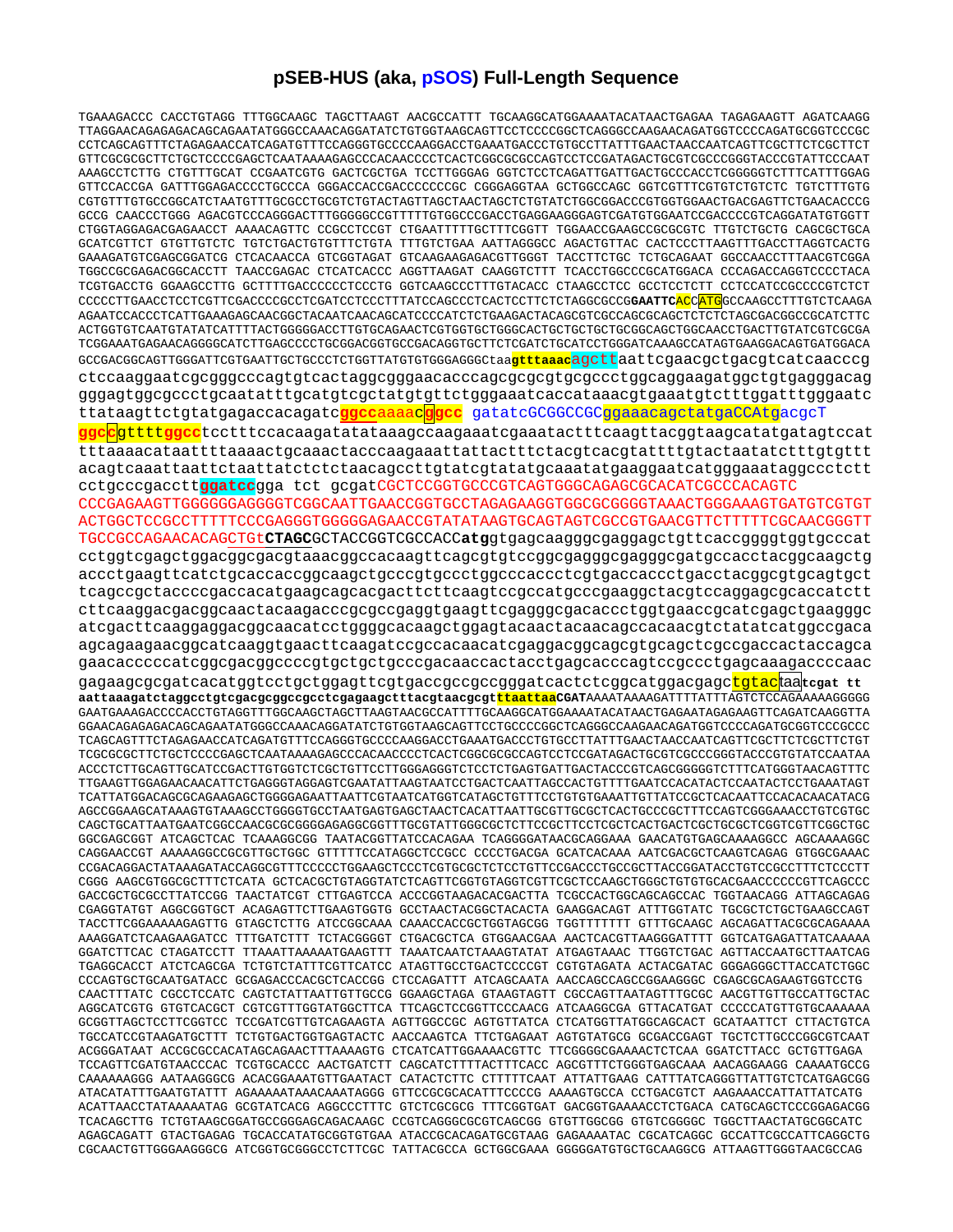GGTTTTCCCA GTCACGACGT TGTAAAACGACGCGCAAGG AATGGTGCAT GCAAGGAGAT GGCGCCCAACAGTCCCCCGG CCACGGGGCCTGCCACCATA CCCACGCCGA AACAAGCGCT CATGAGCCCGAAGTGGCGAG CCCGATCTTCCCCATCGGTG ATGTCGGCGA TATAGGCGCC AGCAACCGCACCTGTGGCGC CGGTGATGCCGGCCACGATG CGTCCGGCGTAGAGGCGATT AGTCCAATTT GTTAAAGACA GGATATCAGTGGTCCAGGCT CTAGTTTTGA CTCAACAATA TCACCAGCTGAAGCCTATAG AGTACGAGCCATAGATAAAA TAAAAGATTT TATTTAGTCT CCAGAAAAAG GGGGGAA

| Unique enzymes in pSEB-HUS:     |                         |                  |              |              |              |  |                                               | Ban II                    | (8)         | 6931<br>338  | 351          | 1677         | 1870         |
|---------------------------------|-------------------------|------------------|--------------|--------------|--------------|--|-----------------------------------------------|---------------------------|-------------|--------------|--------------|--------------|--------------|
|                                 |                         |                  |              |              |              |  |                                               |                           |             | 3813         | 3826         | 6863         | 6877         |
|                                 |                         |                  |              |              |              |  |                                               | Bbe I                     | (6)         | 1401         | 1947         | 6617         | 6800         |
| Spe I<br>BstE II                | A`CTAG, T<br>G`GTNAC, C |                  | 660<br>1087  |              |              |  |                                               | Bbs I                     | (1)         | 6914<br>1498 | 6935         |              |              |
| BsrG I                          | T`GTAC, A               |                  | 1282         |              |              |  |                                               | Bbv I                     | (12)        | 931          | 939          | 1524         | 1629         |
| ECOR I                          | G`AATT, C               |                  | 1404         |              |              |  |                                               |                           |             | 2893         | 3177         | 3184         | 4917         |
| Bby II                          |                         | GAAGAC 7/11      | 1497         |              |              |  |                                               |                           |             | 4920         | 5126         | 5820         | 6431         |
| Bbs I                           |                         | GAAGAC 8/12      | 1498         |              |              |  |                                               | Bbv II                    | (1)         | 1497         |              |              |              |
| Nru I                           | TCG CGA                 |                  | 1644         |              |              |  |                                               | Bcn I                     | (16)        | 164          | 399          | 400          | 571          |
| Pme I                           | CTTT AAAC               |                  | 1815         |              |              |  |                                               |                           |             | 724          | 2672         | 3326         | 3639         |
| BsiC I                          | TT'CG, AA               |                  | 1828         |              |              |  |                                               |                           |             | 3874         | 3875         | 4879         | 5575         |
| BstB I                          | TT CG, AA               |                  | 1828         |              |              |  |                                               |                           |             | 5926         | 6427         | 6462         | 6813         |
| Bsp120 I                        | G`GGCC, C               |                  | 1866         |              |              |  |                                               | Bfa I                     | (16)        | 31           | 219          | 661          | 673          |
| Apa I                           | G, GGCC `C              |                  | 1870         |              |              |  |                                               |                           |             | 1394         | 1522         | 1879         | 2472         |
| Sac II<br>BstX I                | CC, GC 'GG              | CCAN, NNNN `NTGG | 2076<br>2098 |              |              |  |                                               |                           |             | 2621<br>4993 | 3376<br>5246 | 3504<br>5581 | 3694<br>7016 |
| BamH I                          | G`GATC, C               |                  | 2369         |              |              |  |                                               | Bgl I                     | (4)         | 2057         | 2108         | 5511         | 6629         |
| BspM II                         | T`CCGG, A               |                  | 2372         |              |              |  |                                               | Bql II                    | (1)         | 3372         |              |              |              |
| Mun I                           | C`AATT, G               |                  | 2457         |              |              |  |                                               | Bpm I                     | (5)         | 3086         | 3326         | 3441         | 5461         |
| Bsp1286 I                       | G, DGCH `C              |                  | 3251         |              |              |  |                                               |                           |             | 7079         |              |              |              |
| Cla I                           | AT CG, AT               |                  | 3359         |              |              |  |                                               | Bsa I                     | (7)         | 476          | 530          | 1149         | 2031         |
| Bgl II                          | A`GATC, T               |                  | 3372         |              |              |  |                                               |                           |             | 3929         | 3950         | 5452         |              |
| Stu I<br>Sal I                  | AGG CCT                 |                  | 3380         |              |              |  |                                               | BsaA I<br>BsaB I          | (2)         | 2243         | 3412<br>2374 |              |              |
| Acc I                           | G`TCGA, C<br>GT `MK, AC |                  | 3384<br>3385 |              |              |  |                                               | BsaH I                    | (2)<br>(10) | 1711<br>742  | 1398         | 1838         | 1944         |
| HinC II                         | GTY RAC                 |                  | 3386         |              |              |  |                                               |                           |             | 5928         | 6310         | 6614         | 6797         |
| Hind II                         | GTY RAC                 |                  | 3386         |              |              |  |                                               |                           |             | 6911         | 6932         |              |              |
| PaeR7 I                         | C`TCGA, G               |                  | 3398         |              |              |  |                                               | BsaJ I                    | (41)        | 161          | 240          | 250          | 397          |
| Xho I                           | C`TCGA, G               |                  | 3398         |              |              |  |                                               |                           |             | 461          | 497          | 546          | 547          |
| HinD III                        | A`AGCT, T               |                  | 3404         |              |              |  |                                               |                           |             | 694          | 733          | 734          | 746          |
| SnaB I                          | TAC GTA                 |                  | 3412         |              |              |  |                                               |                           |             | 747          | 1167         | 1236         | 1245         |
| Mlu I                           | A CGCG, T               |                  | 3416<br>5871 |              |              |  |                                               |                           |             | 1265<br>1854 | 1266<br>1907 | 1411         | 1716<br>2365 |
| Sca I<br>Sph I                  | AGT ACT<br>G, CATG C    |                  | 6786         |              |              |  |                                               |                           |             | 2534         | 2640         | 2073<br>2670 | 2810         |
| Number of enzymes = 32          |                         |                  |              |              |              |  |                                               |                           |             | 2973         | 2997         | 3052         | 3636         |
|                                 |                         |                  |              |              |              |  |                                               |                           |             | 3715         | 3725         | 3872         | 3935         |
|                                 |                         |                  |              |              |              |  |                                               |                           |             | 4237         | 4658         | 6732         | 6810         |
|                                 |                         |                  |              |              |              |  |                                               |                           |             | 6816         |              |              |              |
|                                 |                         |                  |              |              |              |  | The following enzymes do not cut in pSEB-HUS: | BsaW I                    | (7)         | 2372         | 2389         | 2464         | 2629         |
|                                 |                         |                  |              |              |              |  |                                               |                           |             | 4704         | 4851         | 5682         |              |
| Avr II                          | Bcl I                   |                  | Blp I        | BsiW I       | Bsm I        |  |                                               | BseR I                    | (5)         | 464          | 1293         | 1332         | 2672         |
| BspM I                          | Bst1107 I               |                  | Dra III      | Eco72 I      | Esp I        |  |                                               |                           | (5)         | 3938         | 2582         | 2770         | 2867         |
| Fse I                           | Hpa I                   |                  | Nsi I        | PflM I       | Pml I        |  |                                               | Bsg I                     |             | 1600<br>3191 |              |              |              |
| Rsr II                          | Spl I                   |                  | Srf I        | Xca I        | Xcm I        |  |                                               | BsiC I                    | (1)         | 1828         |              |              |              |
|                                 |                         |                  |              |              |              |  |                                               | BsiE I                    | (14)        | 592          | 727          | 1532         | 1648         |
|                                 |                         |                  |              |              |              |  |                                               |                           |             | 2061         | 2073         | 2385         | 2634         |
|                                 |                         |                  |              |              |              |  |                                               |                           |             | 3394         | 4414         | 4838         | 5761         |
| pSEB-HUS: sites sorted by name: |                         |                  |              |              |              |  |                                               |                           |             | 5910         | 6657         |              |              |
|                                 |                         |                  |              |              |              |  |                                               | BsiHKA I                  | (7)         | 338<br>5977  | 3251<br>6062 | 3813<br>6559 | 4816         |
| Aat II                          | (3)                     | 745              | 1841         | 6313         |              |  |                                               | BsmA I                    | (22)        | 107          | 475          | 531          | 609          |
| Acc I                           | (1)                     | 3385             |              |              |              |  |                                               |                           |             | 734          | 832          | 949          | 1073         |
| Acc65 I                         | (2)                     | 401              | 3876         |              |              |  |                                               |                           |             | 1132         | 1150         | 1328         | 1431         |
| Aci I                           | (74)                    | 197<br>688       | 203<br>727   | 566<br>860   | 588<br>901   |  |                                               |                           |             | 2032         | 3458         | 3581         | 3928         |
|                                 |                         | 1042             | 1133         | 1199         | 1298         |  |                                               |                           |             | 3949         | 5453         | 6227         | 6380         |
|                                 |                         | 1317             | 1355         | 1532         | 1614         |  |                                               |                           |             | 6424         | 7096         |              |              |
|                                 |                         | 1681             | 1849         | 1864         | 1883         |  |                                               | BsmB I                    | (7)         | 733          | 831          | 1072         | 1131         |
|                                 |                         | 2069             | 2073         | 2075         | 2486         |  |                                               | BsmF I                    | (12)        | 1329<br>172  | 6381<br>185  | 6423<br>564  | 729          |
|                                 |                         | 2523             | 2603         | 2860         | 2901         |  |                                               |                           |             | 764          | 1205         | 1585         | 1944         |
|                                 |                         | 2968             | 3007         | 3145         | 3258         |  |                                               |                           |             | 2413         | 3647         | 3660         | 6792         |
|                                 |                         | 3318             | 3321         | 3390         | 3394         |  |                                               | BsoF I                    | (47)        | 727          | 901          | 917          | 920          |
|                                 |                         | 3672             | 3678         | 3974         | 4188         |  |                                               |                           |             | 925          | 928          | 1133         | 1513         |
|                                 |                         | 4291<br>4424     | 4347<br>4431 | 4357<br>4452 | 4381<br>4543 |  |                                               |                           |             | 1532         | 1606         | 1609         | 1612         |
|                                 |                         | 4571             | 4698         | 4717         | 4838         |  |                                               |                           |             | 1615         | 1618         | 1782         | 2070         |
|                                 |                         | 4948             | 5083         | 5092         | 5454         |  |                                               |                           |             | 2073         | 2603         | 2801         | 2860         |
|                                 |                         | 5545             | 5736         | 5782         | 5903         |  |                                               |                           |             | 2882<br>3227 | 3166<br>3321 | 3173<br>3391 | 3224<br>3394 |
|                                 |                         | 5947             | 6024         | 6133         | 6232         |  |                                               |                           |             | 4323         | 4404         | 4422         | 4425         |
|                                 |                         | 6279             | 6453         | 6492         | 6502         |  |                                               |                           |             | 4543         | 4698         | 4841         | 4906         |
|                                 |                         | 6528             | 6566         | 6579         | 6605         |  |                                               |                           |             | 4909         | 5115         | 5443         | 5782         |
|                                 |                         | 6662             | 6921         |              |              |  |                                               |                           |             | 5809         | 5904         | 6133         | 6420         |
| Afl II                          | (3)                     | 35               | 1006         | 3508         |              |  |                                               |                           |             | 6529         | 6633         | 6706         |              |
| Afl III<br>Age I                | (2)<br>(2)              | 3416<br>2464     | 4498<br>2629 |              |              |  |                                               | Bsp120 I                  | (1)         | 1866         |              |              |              |
| Aha II                          | (10)                    | 742              | 1398         | 1838         | 1944         |  |                                               | Bsp1286 I                 | (1)         | 3251         |              |              |              |
|                                 |                         | 5928             | 6310         | 6614         | 6797         |  |                                               | BspH I<br><b>B</b> spM TT | (4)<br>(1)  | 5218<br>2372 | 6226         | 6331         | 6855         |
|                                 |                         | 6911             | 6932         |              |              |  |                                               | Bsr I                     | $(20)$ 374  |              | 1030         | 1058         | 1546         |
| Ahd I                           | (4)                     | 1020             | 3921         | 3967         | 5391         |  |                                               |                           |             | 1570         | 1871         | 2499         | 2520         |
| Alu I                           | (39)                    | 30               | 34           | 336          | 580          |  |                                               |                           |             | 3254         | 3849         | 4299         | 4905         |
|                                 |                         | 668              | 676          | 1515         | 1620         |  |                                               |                           |             | 4918         | 5032         | 5438         | 5556         |
|                                 |                         | 1821             | 2084         | 2616         | 2662         |  |                                               |                           |             | 5599         | 5866         | 6038         | 6744         |
|                                 |                         | 2695<br>3064     | 2767<br>3175 | 2800<br>3349 | 3016<br>3406 |  |                                               | BsrB I                    | (5)         | 1042         | 1851         | 4190         | 4431         |
|                                 |                         | 3503             | 3507         | 3811         | 4130         |  |                                               |                           |             | 6232         |              |              |              |
|                                 |                         | 4163             | 4258         | 4322         | 4440         |  |                                               | BsrD I<br>BsrG I          | (2)         | 5452         | 5626         |              |              |
|                                 |                         | 4666             | 4756         | 4802         | 5059         |  |                                               | BssH II                   | (1)<br>(5)  | 1282<br>317  | 368          | 1896         | 3792         |
|                                 |                         | 5580             | 5680         | 5743         | 6422         |  |                                               |                           |             | 3843         |              |              |              |
|                                 |                         | 6441             | 6686         | 7042         |              |  |                                               | BssS I                    | (5)         | 1587         | 2822         | 4671         | 6055         |
| Alw I                           | $(17)$ 453              |                  | 1051         | 1357         | 1727         |  |                                               |                           |             | 6362         |              |              |              |
|                                 |                         | 2365             | 2376         | 2382         | 3137         |  |                                               | BstB I                    | (1)         | 1828         |              |              |              |
|                                 |                         | 3334<br>5243     | 5060<br>5244 | 5146<br>5708 | 5146<br>6023 |  |                                               | <b>BstE II</b>            | (1)         | 1087         |              |              |              |
|                                 |                         | 6029             |              |              |              |  |                                               | BstN I                    | (23)        | 241          | 548          | 735          | 748          |
| AlwN I                          | (2)                     | 3632             | 4914         |              |              |  |                                               |                           |             | 1169         | 1194<br>1717 | 1217<br>1909 | 1237<br>2687 |
| Apa I                           | (1)                     | 1870             |              |              |              |  |                                               |                           |             | 1267<br>2812 | 2924         | 2999         | 3053         |
| ApaL I                          | (3)                     | 4812             | 6058         | 6555         |              |  |                                               |                           |             | 3716         | 4238         | 4526         | 4647         |
| Apo I                           | (2)                     | 872              | 1404         |              |              |  |                                               |                           |             | 4660         | 6733         | 7010         |              |
| Asc I                           | (2)                     | 368              | 3843         |              |              |  |                                               | BstU I                    | (30)        | 317          | 319          | 370          | 903          |
| Ase I                           | (5)                     | 2280             | 4141         | 4269         | 4328         |  |                                               |                           |             | 905          | 1135         | 1644         | 1864         |
| Asp718                          | (2)                     | 5563<br>401      | 3876         |              |              |  |                                               |                           |             | 1898         | 1900         | 2069         | 2075         |
| Ava I                           | (8)                     | 331              | 397          | 498          | 2431         |  |                                               |                           |             | 2486         | 2970         | 3288         | 3390         |
|                                 |                         | 2533             | 3398         | 3806         | 3872         |  |                                               |                           |             | 3418<br>4345 | 3792<br>4347 | 3794<br>4545 | 3845<br>5126 |
| Ava II                          | (14)                    | 186              | 199          | 254          | 551          |  |                                               |                           |             | 5456         | 5949         | 6281         | 6381         |
|                                 |                         | 690              | 1219         | 1572         | 3298         |  |                                               |                           |             | 6383         | 6486         |              |              |
|                                 |                         | 3661             | 3674         | 3729         | 5529         |  |                                               | BstX I                    | (1)         | 2098         |              |              |              |
| BamH I                          | (1)                     | 5751<br>2369     | 7006         |              |              |  |                                               | BstY I                    |             | $(10)$ 2369  | 2375         | 3141         | 3372         |
| Ban I                           | (17)                    | 244              | 401          | 1142         | 1397         |  |                                               |                           |             | 5139         | 5150         | 5236         | 5248         |
|                                 |                         | 1687             | 1943         | 2392         | 2467         |  |                                               | Bsu36 I                   | (2)         | 6016<br>781  | 6033<br>1018 |              |              |
|                                 |                         | 2677             | 3719         | 3876         | 4242         |  |                                               | Cac8 I                    | $(40)$ 28   |              | 32           | 319          | 370          |
|                                 |                         | 5339             | 6613         | 6796         | 6910         |  |                                               |                           |             |              |              |              |              |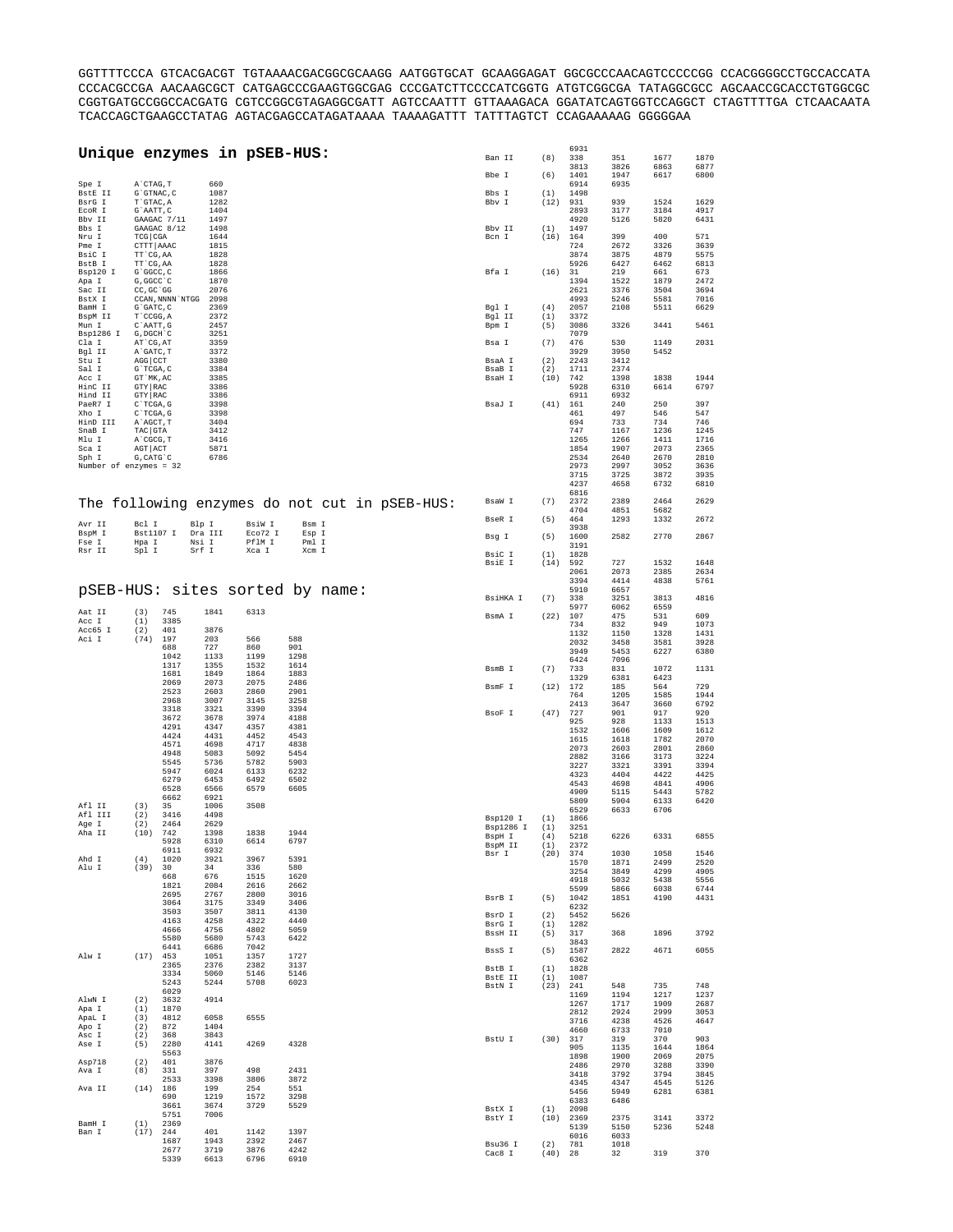|                      |            | 582<br>1199  | 586<br>1508  | 631<br>1622  | 650<br>1866  | HinC II<br>Hind II | (1)<br>(1) | 3386<br>3386 |              |              |              |
|----------------------|------------|--------------|--------------|--------------|--------------|--------------------|------------|--------------|--------------|--------------|--------------|
|                      |            | 1898         | 1902         | 2100         | 2765         | HinD III           | (1)        | 3404         |              |              |              |
|                      |            | 2798<br>3501 | 2846         | 3170<br>3794 | 3177<br>3845 | Hinf I             | (18)       | 442          | 450<br>1769  | 791<br>1859  | 802<br>2017  |
|                      |            | 4291         | 3505<br>4320 | 4429         | 4515         |                    |            | 1437<br>2332 | 4033         | 4055         | 4076         |
|                      |            | 4552         | 5112         | 5503         | 6516         |                    |            | 4333         | 4398         | 4473         | 4869         |
|                      |            | 6664<br>6825 | 6684<br>6873 | 6688<br>6915 | 6784<br>6945 | HinI I             | (10)       | 5386<br>742  | 7024<br>1398 | 1838         | 1944         |
| Cfr10 I              | (7)        | 629          | 2464         | 2629         | 2792         |                    |            | 5928         | 6310         | 6614         | 6797         |
| Cla I                | (1)        | 5471<br>3359 | 6934         | 6943         |              | HinP I             | (46)       | 6911<br>317  | 6932<br>319  | 368          | 370          |
| Csp6 I               | (11)       | 402          | 658          | 1283         | 2251         |                    |            | 646          | 903          | 922          | 1398         |
|                      |            | 2514         | 3070         | 3352         | 3877         |                    |            | 1510         | 1896         | 1898         | 1904         |
| Dde I                | (21)       | 5870<br>75   | 6546<br>167  | 7057<br>208  | 476          |                    |            | 1944<br>2929 | 2412<br>2970 | 2484<br>3286 | 2624<br>3792 |
|                      |            | 781          | 1018         | 1290         | 1808         |                    |            | 3794         | 3843         | 3845         | 4120         |
|                      |            | 3245<br>3683 | 3263<br>3952 | 3548<br>4023 | 3642<br>4773 |                    |            | 4280<br>4676 | 4345<br>4743 | 4373<br>4843 | 4406<br>5017 |
|                      |            | 5182         | 5348         | 5888         | 6314         |                    |            | 5126         | 5519         | 5612         | 5949         |
|                      |            | 6549         |              |              |              |                    |            | 6281         | 6381         | 6484         | 6614         |
| Dpn I                | (32)       | 94<br>1363   | 459<br>1647  | 1046<br>1708 | 1178<br>1722 |                    |            | 6635<br>6911 | 6768<br>6932 | 6797         | 6851         |
|                      |            | 2047         | 2371         | 2377         | 2384         | Hpa II             | (32)       | 163          | 398          | 569          | 630          |
|                      |            | 3143<br>3568 | 3291<br>5066 | 3329<br>5141 | 3374<br>5152 |                    |            | 723<br>2465  | 1401<br>2630 | 2373<br>2670 | 2390<br>2733 |
|                      |            | 5160         | 5238         | 5250         | 5355         |                    |            | 2793         | 3324         | 3638         | 3873         |
|                      |            | 5696<br>6035 | 5714<br>6071 | 5760<br>6656 | 6018<br>6880 |                    |            | 4216<br>5068 | 4705<br>5472 | 4852<br>5506 | 4878<br>5573 |
| DpnII                | (32)       | 92           | 457          | 1044         | 1176         |                    |            | 5683         | 5925         | 6426         | 6460         |
|                      |            | 1361<br>2045 | 1645         | 1706<br>2375 | 1720<br>2382 | Hph I              | (19)       | 6812         | 6935         | 6944         | 6959<br>1978 |
|                      |            | 3141         | 2369<br>3289 | 3327         | 3372         |                    |            | 1157<br>2655 | 1183<br>2660 | 1401<br>2988 | 3012         |
|                      |            | 3566         | 5064         | 5139         | 5150         |                    |            | 3141         | 5235         | 5462         | 5876         |
|                      |            | 5158<br>5694 | 5236<br>5712 | 5248<br>5758 | 5353<br>6016 |                    |            | 6084<br>6903 | 6117<br>6948 | 6401<br>7029 | 6410         |
|                      |            | 6033         | 6069         | 6654         | 6878         | Kas I              | (6)        | 1397         | 1943         | 6613         | 6796         |
| Dra I                | (6)        | 1815<br>5276 | 2188<br>5968 | 2201         | 5257         | Kpn I              | (2)        | 6910<br>405  | 6931<br>3880 |              |              |
| Drd I                | (3)        | 1500         | 4606         | 6475         |              | Mae I              | (16)       | 31           | 219          | 661          | 673          |
| Dsa I                | (5)        | 694          | 1411         | 2073         | 2640         |                    |            | 1394         | 1522         | 1879         | 2472         |
| Eae I                | (17)       | 6816<br>582  | 724          | 1109         | 1130         |                    |            | 2621<br>4993 | 3376<br>5246 | 3504<br>5581 | 3694<br>7016 |
|                      |            | 1414         | 1529         | 2049         | 2058         | Mae II             | (17)       | 742          | 1081         | 1122         | 1838         |
|                      |            | 2070<br>3391 | 2100<br>4337 | 2713<br>5779 | 3102<br>6813 |                    |            | 1994<br>2706 | 2237<br>2919 | 2242<br>3090 | 2579<br>3411 |
|                      |            | 6945         |              |              |              |                    |            | 5201         | 5617         | 5990         | 6310         |
| Eag I                | (5)        | 724          | 1529         | 2058         | 2070         | Mae III            |            | 6752         |              |              |              |
| Ear I                | (7)        | 3391<br>1070 | 1311         | 2357         | 4120         |                    | (24)       | 39<br>1231   | 994<br>1874  | 1022<br>2159 | 1087<br>2238 |
|                      |            | 4382         | 6186         | 6674         |              |                    |            | 2824         | 3313         | 3412         | 3512         |
| Eco47 III<br>Eco57 I | (3)<br>(7) | 923<br>1509  | 2625<br>2794 | 6852<br>2840 | 3037         |                    |            | 3990<br>5316 | 4854<br>5647 | 4917<br>5705 | 5033<br>5858 |
|                      |            | 5045         | 6059         | 7063         |              |                    |            | 6046         | 6434         | 6725         | 6745         |
| ECON I<br>Eco0109 I  | (3)<br>(7) | 784<br>254   | 1392<br>1219 | 2475<br>1572 | 2347         | Mbo I              | (32)       | 92<br>1361   | 457<br>1645  | 1044<br>1706 | 1176<br>1720 |
|                      |            | 3729         | 6367         | 6821         |              |                    |            | 2045         | 2369         | 2375         | 2382         |
| ECOR I               | (1)        | 1404         |              |              |              |                    |            | 3141         | 3289         | 3327         | 3372         |
| ECOR II              | (23)       | 239<br>1167  | 546<br>1192  | 733<br>1215  | 746<br>1235  |                    |            | 3566<br>5158 | 5064<br>5236 | 5139<br>5248 | 5150<br>5353 |
|                      |            | 1265         | 1715         | 1907         | 2685         |                    |            | 5694         | 5712         | 5758         | 6016         |
|                      |            | 2810<br>3714 | 2922<br>4236 | 2997<br>4524 | 3051<br>4645 | Mbo II             | (20)       | 6033<br>1086 | 6069<br>1299 | 6654<br>1445 | 6878<br>1502 |
|                      |            | 4658         | 6731         | 7008         |              |                    |            | 1530         | 1927         | 2345         | 2885         |
| ECOR V<br>Ehe I      | (4)        | 140          | 2065         | 3614         | 6999<br>6798 |                    |            | 2930         | 2933         | 3126<br>5232 | 4136<br>5987 |
|                      | (6)        | 1399<br>6912 | 1945<br>6933 | 6615         |              |                    |            | 4370<br>6065 | 5159<br>6174 | 6662         | 6874         |
| Fnu4H I              | (47)       | 727          | 901          | 917          | 920          | Mlu I              | (1)        | 3416         |              |              |              |
|                      |            | 925<br>1532  | 928<br>1606  | 1133<br>1609 | 1513<br>1612 | Mme I              | (6)        | 829<br>4712  | 1106<br>4896 | 3937         | 3989         |
|                      |            | 1615         | 1618         | 1782         | 2070         | Mnl I              | (60)       | 167          | 216          | 368          | 387          |
|                      |            | 2073<br>2882 | 2603<br>3166 | 2801<br>3173 | 2860<br>3224 |                    |            | 432<br>510   | 460<br>566   | 484<br>776   | 506<br>872   |
|                      |            | 3227         | 3321         | 3391         | 3394         |                    |            | 1168         | 1271         | 1304         | 1310         |
|                      |            | 4323<br>4543 | 4404<br>4698 | 4422<br>4841 | 4425<br>4906 |                    |            | 1313<br>1367 | 1319<br>1374 | 1349<br>1390 | 1352<br>1454 |
|                      |            | 4909         | 5115         | 5443         | 5782         |                    |            | 1795         | 1796         | 1921         | 2121         |
|                      |            | 5809<br>6529 | 5904<br>6633 | 6133<br>6706 | 6420         |                    |            | 2359<br>2731 | 2440<br>2737 | 2529<br>2830 | 2650<br>2968 |
| Fok I                | (13)       | 423          | 1140         | 1300         | 1464         |                    |            | 2980         | 3031         | 3151         | 3406         |
|                      |            | 1699         | 2669         | 3035         | 3897         |                    |            | 3691         | 3843         | 3862         | 3907         |
|                      |            | 5357<br>6712 | 5538         | 5825         | 6468         |                    |            | 3934<br>4396 | 3958<br>4606 | 4018<br>4679 | 4347<br>4930 |
| Fsp I                | (2)        | 5613         | 6636         |              |              |                    |            | 5330         | 5411         | 5557         | 5763         |
| Gdi II               | (19)       | 723<br>1530  | 725<br>2050  | 1129<br>2057 | 1528<br>2059 | Msc I              | (3)        | 6358<br>584  | 6416<br>1111 | 6676<br>1416 | 6960         |
|                      |            | 2069         | 2071         | 2099         | 2714         | Mse I              | (31)       | 36           | 1007         | 1119         | 1149         |
|                      |            | 3101<br>5778 | 3390<br>6814 | 3392<br>6946 | 4338         |                    |            | 1173<br>2200 | 1814<br>2280 | 1823<br>3364 | 2187<br>3368 |
| Gsu I                | (5)        | 3085         | 3325         | 3442         | 5462         |                    |            | 3422         | 3426         | 3509         | 4043         |
| Hae I                | (8)        | 7080<br>584  | 1111         | 1416         | 2111         |                    |            | 4141<br>5256 | 4269<br>5261 | 4328<br>5275 | 5204<br>5328 |
|                      |            | 3380         | 4513         | 4524         | 4976         |                    |            | 5563         | 5602         | 5967         | 6339         |
| Hae II               | (11)       | 925<br>4376  | 1401<br>4746 | 1947<br>6617 | 2627<br>6800 | Msl I              | (4)        | 6520<br>1993 | 6717<br>3128 | 6987<br>5643 | 5802         |
|                      |            | 6854         | 6914         | 6935         |              | Msp I              |            | $(32)$ 163   | 398          | 569          | 630          |
| Hae III              | (40)       | 129          | 173          | 584          | 726          |                    |            | 723          | 1401         | 2373         | 2390         |
|                      |            | 762<br>1132  | 774<br>1197  | 987<br>1416  | 1111<br>1531 |                    |            | 2465<br>2793 | 2630<br>3324 | 2670<br>3638 | 2733<br>3873 |
|                      |            | 1868         | 2051         | 2060         | 2072         |                    |            | 4216         | 4705         | 4852         | 4878         |
|                      |            | 2102<br>2815 | 2111<br>3104 | 2348<br>3216 | 2715<br>3380 |                    |            | 5068<br>5683 | 5472<br>5925 | 5506<br>6426 | 5573<br>6460 |
|                      |            | 3393         | 3603         | 3648         | 4339         |                    |            | 6812         | 6935         | 6944         | 6959         |
|                      |            | 4513<br>5434 | 4524<br>5514 | 4542<br>5781 | 4976<br>6368 | MspAl I            | (12)       | 588<br>3974  | 1620<br>4322 | 2075<br>4840 | 2616<br>5085 |
|                      |            | 6666         | 6815         | 6823         | 6947         |                    |            | 6026         | 6492         | 6686         | 7042         |
| Hga I                | (12)       | 381<br>2103  | 642<br>3395  | 895<br>3856  | 1491<br>4608 | Mun I<br>Nae I     | (1)<br>(2) | 2457<br>631  | 6945         |              |              |
|                      |            | 5186         | 5918         | 6476         | 6945         | Nar I              | (6)        | 1398         | 1944         | 6614         | 6797         |
| HgiA I               | (7)        | 338          | 3251         | 3813         | 4816         |                    |            | 6911         | 6932         |              |              |
| HqiE II              | (2)        | 5977<br>5077 | 6062<br>6557 | 6559         |              | Nci I              | (16)       | 163<br>723   | 398<br>2671  | 399<br>3325  | 570<br>3638  |
| Hha I                | (46)       | 319          | 321          | 370          | 372          |                    |            | 3873         | 3874         | 4878         | 5574         |
|                      |            | 648<br>1512  | 905<br>1898  | 924<br>1900  | 1400<br>1906 | Nco I              | (2)        | 5925<br>1411 | 6426<br>2640 | 6461         | 6812         |
|                      |            | 1946         | 2414         | 2486         | 2626         | Nde I              | (2)        | 2172         | 6562         |              |              |
|                      |            | 2931<br>3796 | 2972<br>3845 | 3288<br>3847 | 3794<br>4122 | NgoM I<br>Nhe I    | (2)<br>(2) | 629<br>30    | 6943<br>3503 |              |              |
|                      |            | 4282         | 4347         | 4375         | 4408         | Nla III            | (26)       | 62           | 1205         | 1415         | 1964         |
|                      |            | 4678<br>5128 | 4745<br>5521 | 4845<br>5614 | 5019<br>5951 |                    |            | 2095<br>2908 | 2339<br>3103 | 2644<br>3298 | 2878<br>3343 |
|                      |            | 6283         | 6383         | 6486         | 6616         |                    |            | 3535         | 3989         | 4156         | 4502         |
|                      |            | 6637         | 6770         | 6799         | 6853         |                    |            | 5222         | 5713         | 5723         | 5801         |
|                      |            | 6913         | 6934         |              |              |                    |            | 5837         | 6230         | 6335         | 6419         |